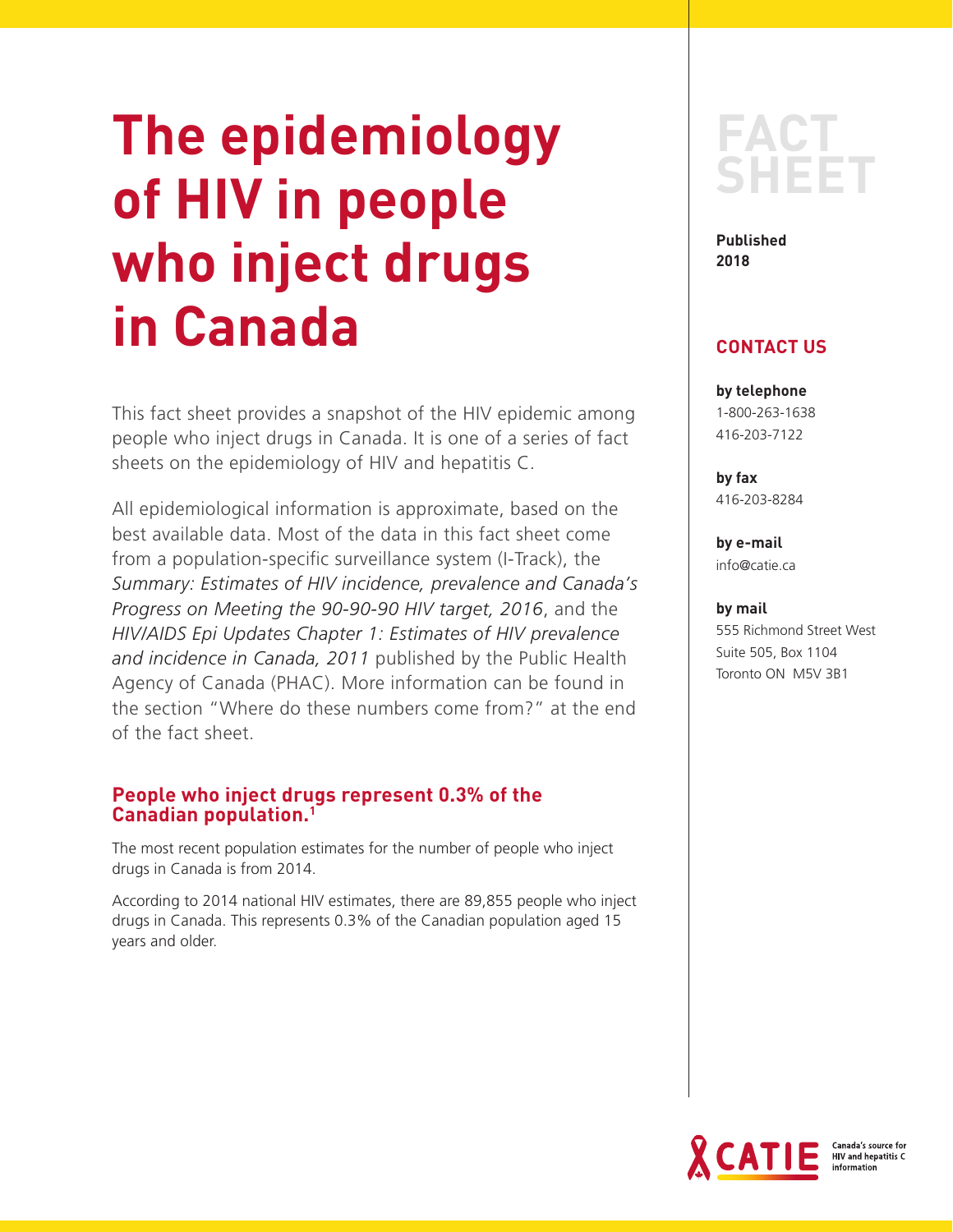#### **People who inject drugs are 59 times more likely to get HIV than people who do not inject drugs.1**

The most recent estimates available that compare HIV incidence rates among key populations is from 2014. According to 2014 national estimates:

- The HIV incidence rate was 439 per 100,000 people who inject drugs.
- The HIV incidence rate was 7.5 per 100,000 people who do not inject drugs.
- People who inject drugs are 59 times more likely to get HIV than people who do not inject drugs.

*Note:* Because different methods were used to create the 2016 estimates, these 2014 estimates cannot be directly compared to the 2016 estimates.

# **14.3% of all new HIV infections in Canada may have been acquired through injection drug use (incidence).2 This varies considerably across Canada.3**

According to 2016 national HIV estimates:

- 14.3% of all new HIV infections in Canada may have been acquired through injection drug use. This means there were 310 new HIV infections in people who inject drugs in Canada. This includes:
	- 11.3% of new HIV infections attributed to injection drug use (244 new infections); and
	- 3% of new HIV infections attributed to the combined category of injection drug use or sex between men since both behaviours were reported at testing (66 new infections).

The most recent estimates available by region are for 2011. Based on estimates from 2011:

- The proportion of new HIV infections attributable to injection drug use varies across Canada:
	- 19% of new infections in British Columbia (72 new infections);
- $\bullet$  17% in Alberta (42);
- 79% in Saskatchewan (181);
- $\bullet$  14% in Manitoba (16);
- 9% in Ontario (120);
- 11% in Quebec (80); and
- 9% in the Atlantic provinces (3).

*Note:* Because different methods were used to create the 2016 estimates, these regional estimates from 2011 cannot be directly compared to the 2016 estimates.

#### **A high proportion of new HIV infections (incidence) among women were likely due to injection drug use.2**

According to 2016 national HIV estimates:

• 22% of the estimated new HIV infections in women were attributable to injection drug use. This compares to an estimated 11% of new infections among all Canadians attributable to injection drug use.

#### **The number of new HIV infections (incidence) in people who inject drugs may have increased since 2014.2**

According to 2016 national HIV estimates:

- The number of new HIV infections attributable to injection drug use in 2016 (244 new infections) is slightly higher than the number in 2014 (219 new infections).
- The number of new HIV infections attributable to the combined category of sex between men or injection drug use in 2016 (66 infections) is higher than in 2014 (47 new infections).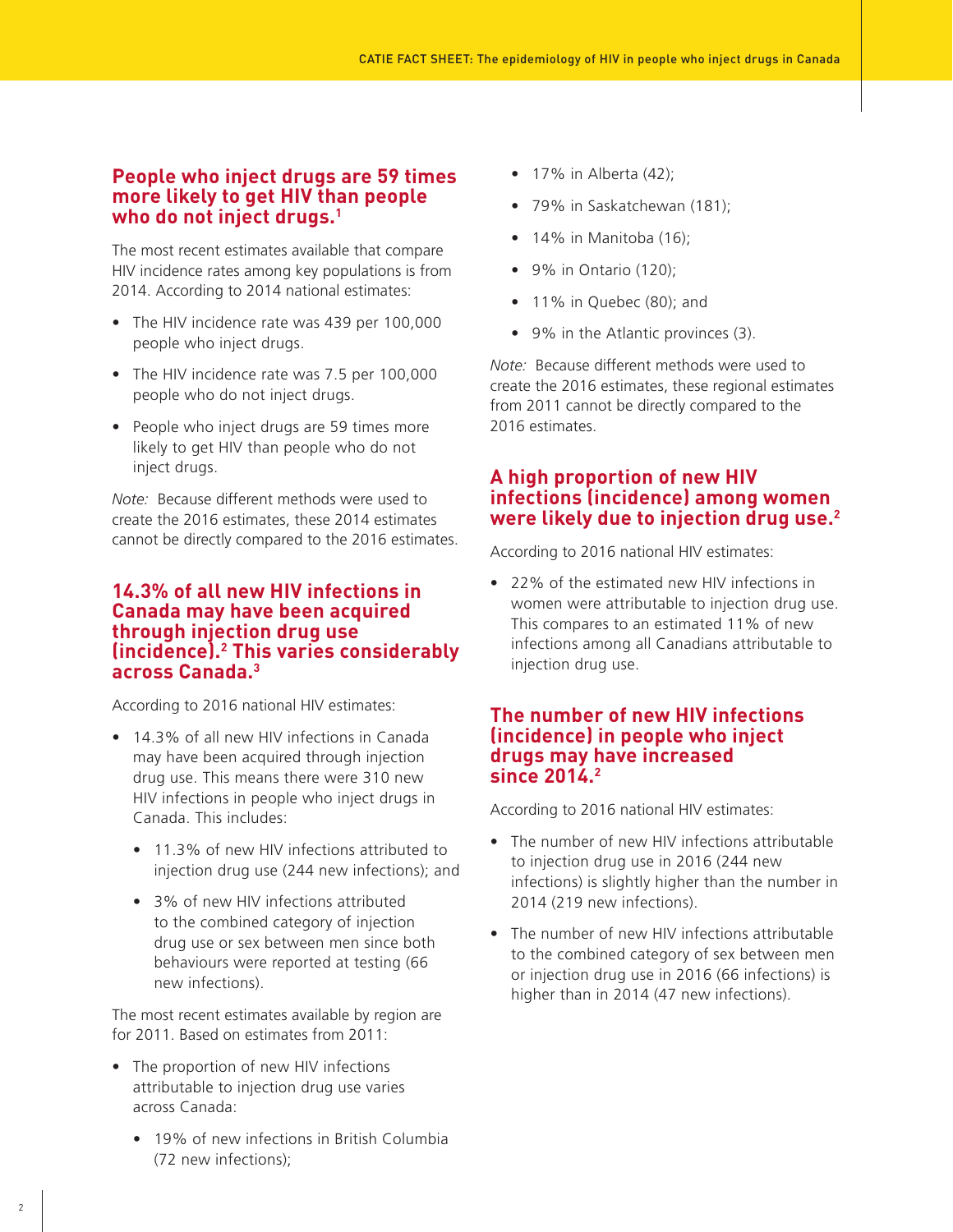# **17.4% of people with HIV in Canada may have acquired their HIV infection through injection drug use (prevalence).2 This varies considerably across Canada.3**

According to 2016 national HIV estimates:

- 17.4% of people with HIV in Canada may have acquired their HIV infection through injection drug use (10,986 people). This includes:
	- 14.6% of people whose HIV status was attributed to injection drug use (9,204 people); and
	- 2.8% of people whose HIV status was attributed to the combined category of injection drug use or sex between men since both behaviours were reported at testing (1,782 people).

The most recent estimates available by region are for 2011. Based on estimates from 2011:

- The proportion of people with HIV who may have acquired their HIV infection through injection drug use varies across Canada:
	- 34% in British Columbia (4,010 people)
	- 26% in Alberta (1,310 people)
	- 74% in Saskatchewan (1,550 people)
	- 19% in Manitoba (400 people)
	- 10% in Ontario (2,920 people)
	- 20% in Quebec (3,790 people)
	- 18% in the Atlantic provinces (180 people)

*Note:* Because different methods were used to create the 2016 estimates, these regional estimates from 2011 cannot be directly compared to the 2016 estimates.

# **Among people who use injection drugs, 11% have HIV and 68% either have or have had hepatitis C.4**

According to I-Track (2010–2012):

• HIV prevalence among people who inject drugs in Canadian cities is approximately 11%.

- Approximately 68% of people who inject drugs had evidence of a current or past hepatitis C infection.
- Up to 10% of people who inject drugs may be co-infected with HIV and hepatitis C.

# **A high proportion of people who use drugs and report being HIV positive are engaged in care but fewer are currently on HIV treatment.3**

According to I-Track (2010–2012):

- 95% of people who inject drugs and who selfreport they are HIV positive are under the care of a doctor for their HIV.
- 66% of people who inject drugs and who selfreport they are HIV positive are currently taking prescribed HIV drugs.

# **Key definitions**

**HIV prevalence**—he number of people with HIV at a point in time. Prevalence tells us how many people have HIV.

**HIV incidence**—the number of new HIV infections in a defined period of time (usually one year). Incidence tells us how many people are getting HIV.

# **Where do these numbers come from?**

All epidemiological information is approximate, based on the best available data. Most of the data in this fact sheet come from a population-specific surveillance system (I-Track) or 2011, 2014, or 2016 HIV estimates published by the Public Health Agency of Canada (PHAC)

# **Population-specific surveillance statistics**

As part of the Federal Initiative to Address HIV/AIDS in Canada, PHAC monitors trends in HIV prevalence and associated risk behaviours among key vulnerable populations identified in Canada through population-specific surveillance systems. These surveillance systems, also known as the "Track" systems, are comprised of periodic cross-sectional surveys conducted at selected sites within Canada.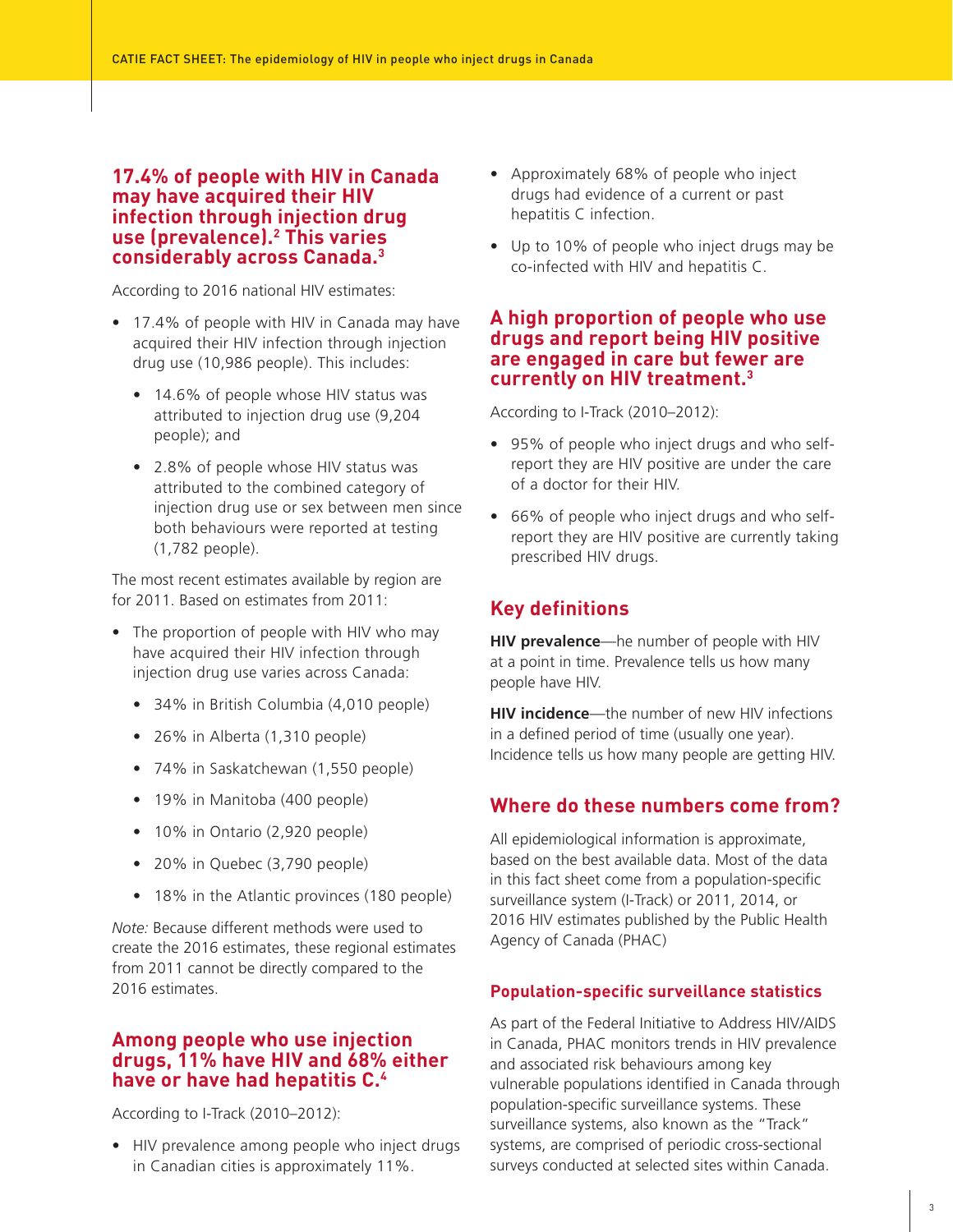I-Track is the national surveillance system of people who inject drugs. For this surveillance system, information is collected directly from people who inject drugs through a questionnaire and a biological specimen sample collected for HIV and hepatitis C testing. The statistics provided in this fact sheet are for the years 2010 to 2012 from participating I-Track sites. Because the system only recruits voluntary participants from selected urban sites, the results do not represent all people who inject drugs across Canada.

Limitation—people from selected urban sites participated on a volunteer basis; therefore, the information presented does not represent all people who inject drugs in Canada.

#### **National estimates of HIV prevalence and incidence**

National HIV estimates are produced by PHAC and published every three years. Estimates of HIV prevalence and incidence are produced by PHAC using statistical methods which take into account some of the limitations of surveillance data (number of HIV diagnoses reported to PHAC), and also account for the number of people with HIV who do not yet know they have it. Statistical modelling, using surveillance data and additional sources of information, allows PHAC to produce HIV estimates among those diagnosed and undiagnosed. The most recent estimates available are for 2016.

#### **Acknowledgements**

We would like to thank the Surveillance and Risk Assessment Division of the Centre for Communicable Diseases and Infection Control, Public Health Agency of Canada, for their helpful comments and expert review of CATIE epidemiology fact sheets.

# **References**

1. Yang Q, Ogunnaike-Cooke S, Halverson J, et al. *Estimated national HIV incidence rates among key sub-populations in Canada, 2014*. Presented at *25th Annual Canadian Conference on HIV/AIDS Research (CAHR)*, 12–15 May 2016, Winnipeg, Canada. Abstract EPH3.5.

2. Public Health Agency of Canada. *Summary: Estimates of HIV Incidence, Prevalence and Canada's Progress on Meeting the 90-90-90 HIV targets, 2016*. Public Health Agency of Canada, 2018. Available from: https://www.canada.ca/ en/public-health/services/publications/diseases-conditions/ summary-estimates-hiv-incidence-prevalence-canadasprogress-90-90-90.html

3. Public Health Agency of Canada. *HIV/AIDS Epi Updates: National HIV Prevalence and Incidence Estimates for 2011*. Centre for Communicable Diseases and Infection Control, Public Health Agency of Canada, 2014. Available from: https://www.canada.ca/en/public-health/services/hiv-aids/ publications/epi-updates/chapter-1-national-hiv-prevalenceincidence-estimates-2011.html

4. Public Health Agency of Canada. *Summary of Key Findings from I-Track Phase 3 (2010–2012)*. Surveillance and Epidemiology Division, Professional Guidelines and Public Health Practice Division, Centre for Communicable Diseases and Infection Control, Public Health Agency of Canada, 2012. Available from: https://www.canada.ca/en/public-health/ services/hiv-aids/publications/summary-key-findings-i-trackphase-3-2010-2012.html

#### **Author(s): Challacombe L**